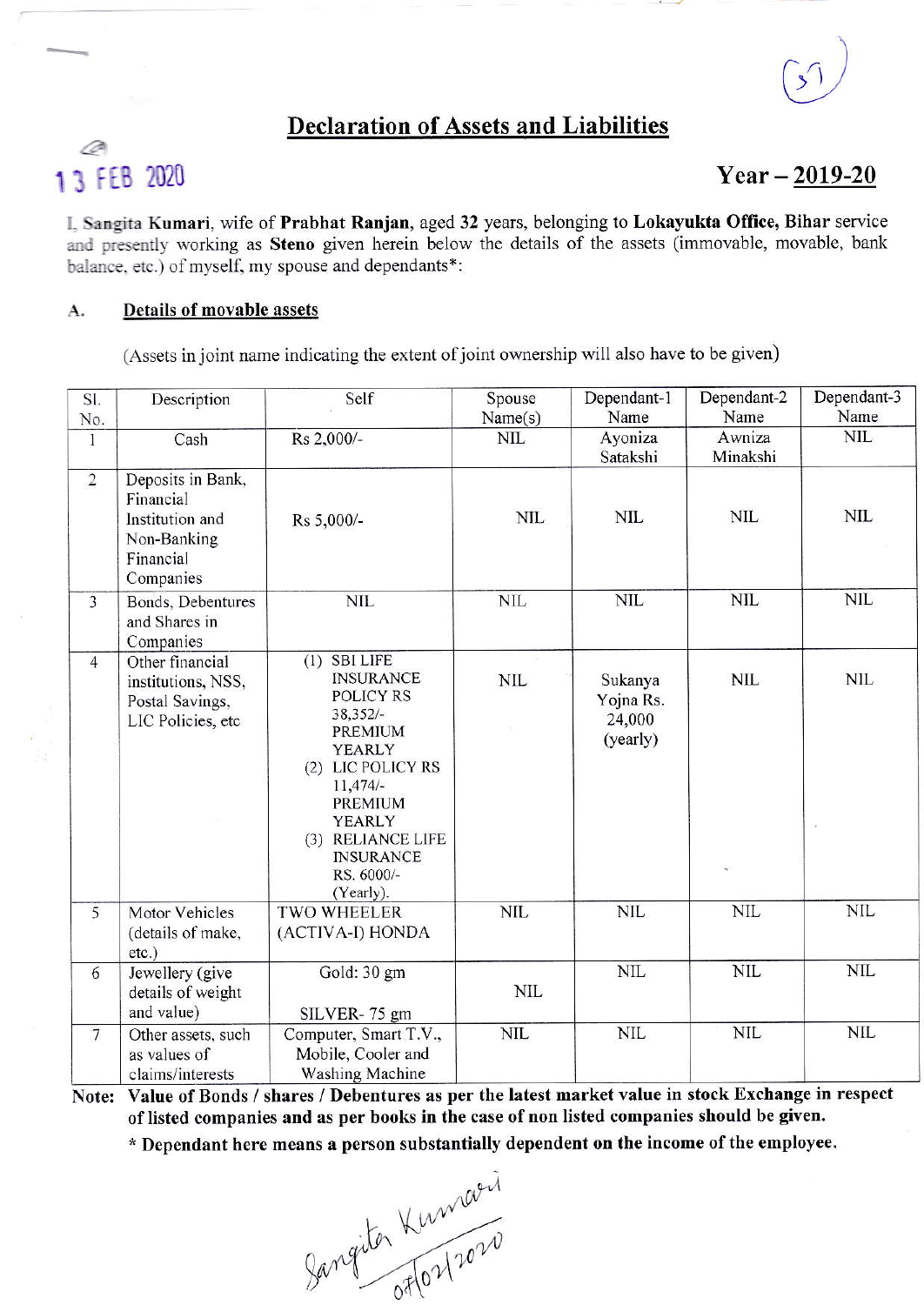### Details of Immovable assets **B.**

[Note: Properties in joint ownership indicating the extent of joint ownership will also have to be indicates]

| SI.<br>No.     | Description                                                                                                                                    | Self       | Spouse Name(s) | Dependant-1 Name | Dependant-           | Dependant-           |
|----------------|------------------------------------------------------------------------------------------------------------------------------------------------|------------|----------------|------------------|----------------------|----------------------|
| 1              | Agricultural Land<br>$-Location(s)$<br>-Survey number(s)<br>-Extent(Total<br>measurement)<br>-Current market value                             | NIL        | <b>NIL</b>     | <b>NIL</b>       | 2 Name<br><b>NIL</b> | 3 Name<br><b>NIL</b> |
| $\overline{2}$ | Non-Agriculture Land<br>$-Location(s)$<br>-Survey number(s)<br>-Extent(Total<br>measurement)<br>-Current market value                          | <b>NIL</b> | <b>NIL</b>     | <b>NIL</b>       | <b>NIL</b>           | <b>NIL</b>           |
| 3              | Buildings (Commercial and<br>residential)<br>$-Location(s)$<br>-Survey number( $s$ )<br>-Extent(Total<br>measurement)<br>-Current market value | NIL        | <b>NIL</b>     | NIL              | <b>NIL</b>           | <b>NIL</b>           |
| $\overline{4}$ | Houses / Apartments, etc.<br>$-Location(s)$<br>-Survey number( $s$ )<br>-Extent(Total<br>measurement)<br>-Current market value                 | NIL        | <b>NIL</b>     | <b>NIL</b>       | NIL                  | NIL                  |
| 5              | Others (such as interest in<br>property                                                                                                        | <b>NIL</b> | <b>NIL</b>     | <b>NIL</b>       | <b>NIL</b>           | <b>NIL</b>           |

government dues:-

[Note : Please give separate details for each item]

| SI.<br>No. | <b>Description</b>                                                                                   | Name & address of Bank / Financial<br>Institutions(s) / Department (s)            | Amount outstanding as on<br>24-01.2019 |
|------------|------------------------------------------------------------------------------------------------------|-----------------------------------------------------------------------------------|----------------------------------------|
| (a)        | (i) Loans from Banks                                                                                 | PERSONAL LOAN S.B.I, PATNA<br>SECRETARIAT, SINCHAI BHAWAN,<br>PATNA Rs 4,00,000/- | Rs 36,000/-(approx.)                   |
|            | (ii) Loans from financial institutions                                                               | <b>NIL</b>                                                                        | NIL                                    |
|            | (iii) Government Dues:<br>(a) dues to department dealing with<br>government accommodation            | <b>NIL</b>                                                                        | <b>NIL</b>                             |
|            | (b) dues to departments dealing with<br>supply of water                                              | <b>NIL</b>                                                                        | NIL                                    |
|            | (c) dues to departments dealing with<br>supply of electricity                                        | NIL                                                                               | <b>NIL</b>                             |
|            | (d) dues to departments dealing with<br>telephones                                                   | <b>NIL</b>                                                                        | NIL                                    |
|            | (e) dues to departments dealing with<br>government transport (including<br>aircraft and helicopters) | <b>NIL</b>                                                                        | <b>NIL</b>                             |
|            | (f) Other dues, if any                                                                               | NIL                                                                               | NIL                                    |
|            |                                                                                                      |                                                                                   |                                        |

Langua Lumania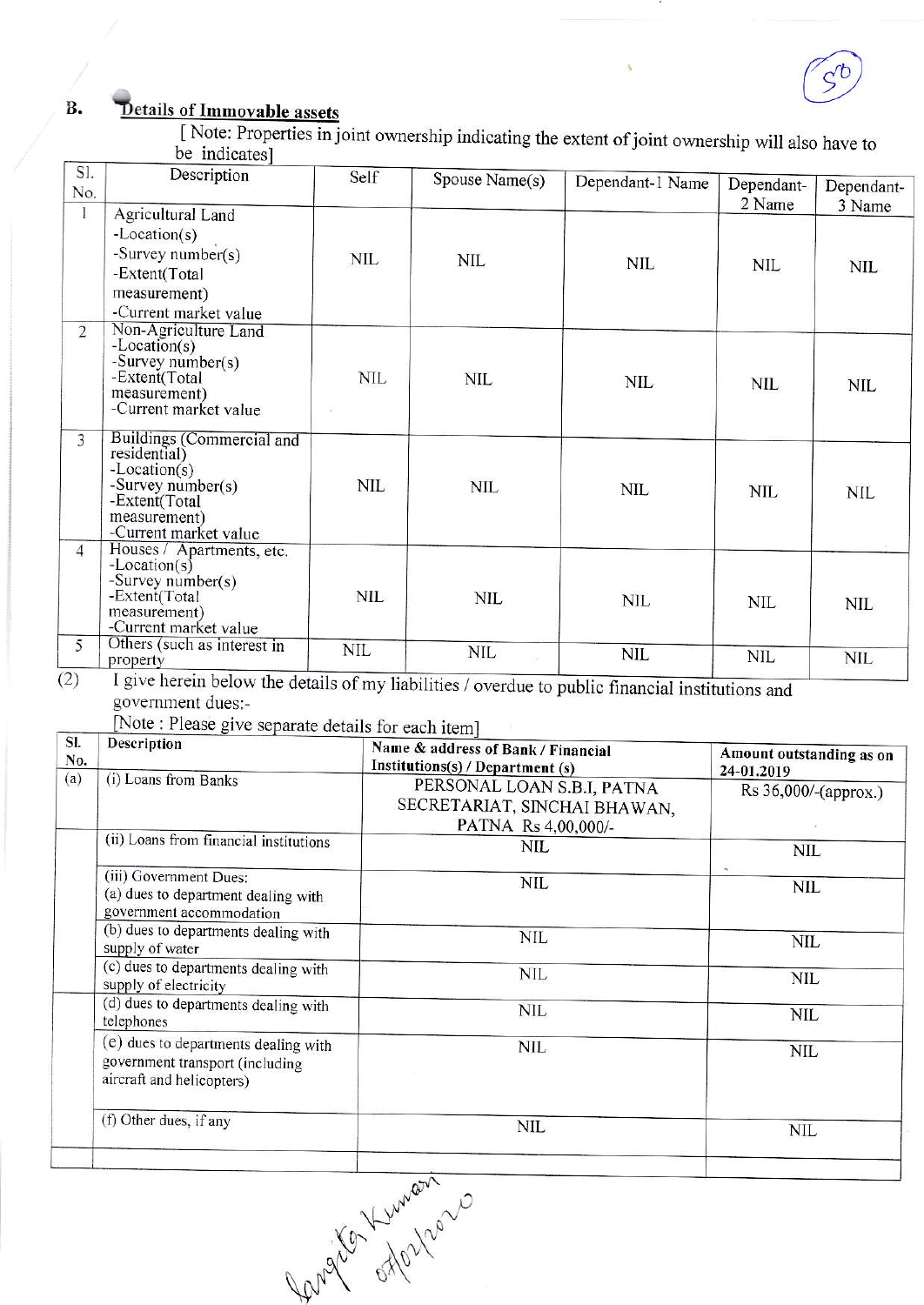

| (b) | (T) Income Tax including surcharge<br>[Also indicate the assessment year upto<br>which Income Tax Return field. Give<br>also Permanent Account Number<br>(PAN) | <b>CLEPK5811L</b> | <b>NIL</b> |
|-----|----------------------------------------------------------------------------------------------------------------------------------------------------------------|-------------------|------------|
|     | (ii) Wealth Tax [Also indicate the<br>assessment year upto which Wealth<br>Tax return field.]                                                                  | <b>NIL</b>        | NIL        |
|     | (iii) Sales Tax [Only in case of<br>proprietary business]                                                                                                      | NIL               | <b>NIL</b> |
|     | (iv) Property Tax                                                                                                                                              | NIL               | <b>NIL</b> |

### $\mathbf{C}$ . **Personal Detail**

| <b>GPF/CPF/PRAN No.</b> |    | 110071411236                                                                                                       | $:-$ |
|-------------------------|----|--------------------------------------------------------------------------------------------------------------------|------|
| Gender                  | ፦  | (M/F)<br>F                                                                                                         |      |
| Date of Birth           | :- | 5.<br>3<br>8<br>8<br>0<br>(DD/MM/YYYY)                                                                             |      |
| Class/ Group            | :- | ( A/B/C )                                                                                                          |      |
| Cadre                   | ÷  | <b>STENO</b><br>(full Name e.g: B.A.S- Bihar Administrative Service.<br><b>B.S.S:- Bihar Secretariat Service</b> ) |      |
| <b>Home District</b>    | ÷. | <b>PATNA</b>                                                                                                       |      |

I hereby declare that the above details are true to the best of my knowledge and belief.

Signature: Sangita Kumari

Name of Employee SANGITA KUMARI

Designation: STENO

Place: Patna

Department : LOKAYUKTA OFFICE, BIHAR, PATNA

Date: -07-02-2020

Note: Please sign each page of the declaration. Assets declaration form must be in A4 size white paper with computer typed (single side) in prescribed format.